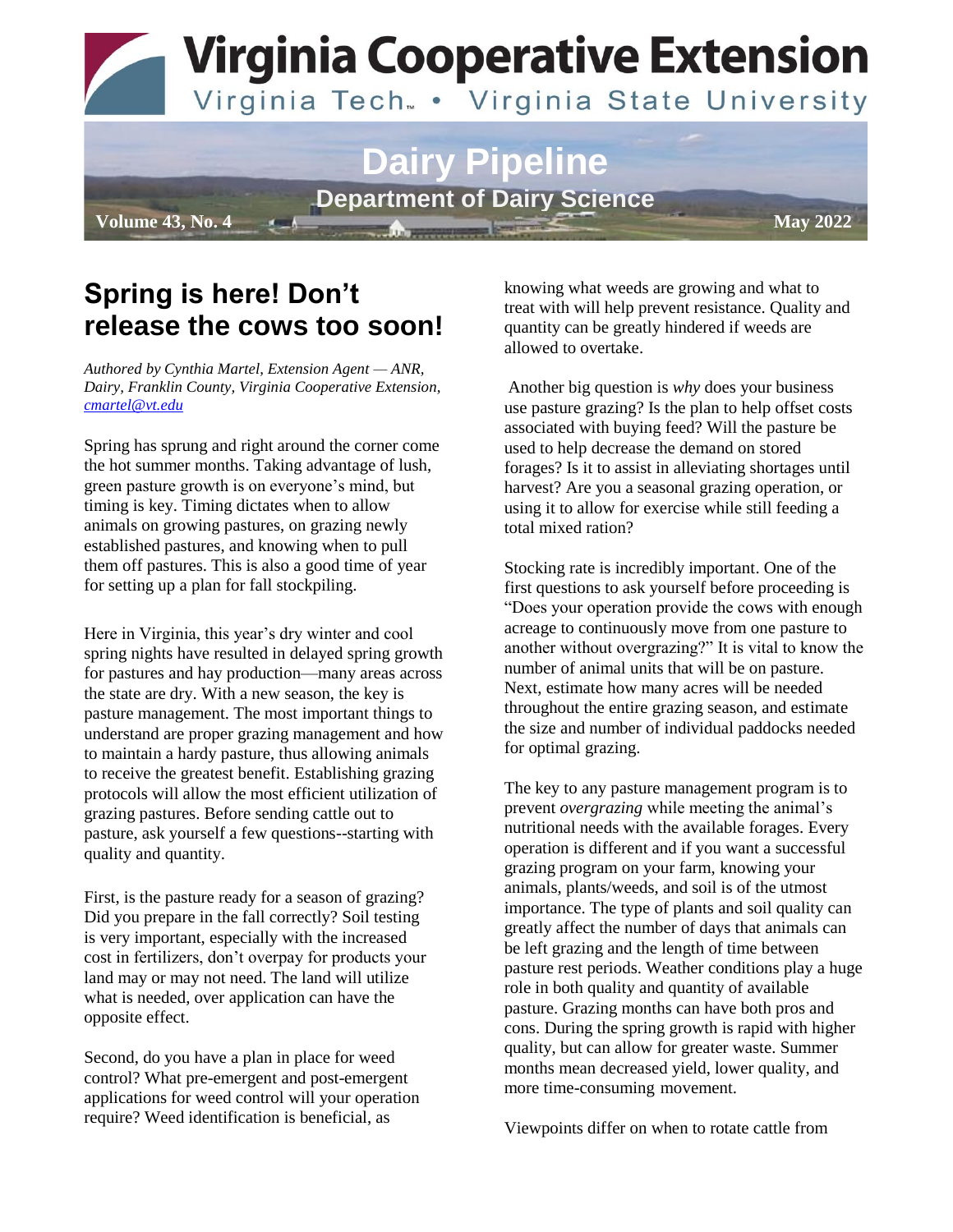one paddock to another. Some producers rotate based on forage length, allowing animals to graze until a predetermined stubble height. Others graze based on number of days. Knowing the type of forages or legumes in your pastures is crucial in determining when to return animals to a grazed field, best practice is to allow the pasture to rest for 21 days between grazing.

After evaluating your pasture quality and quantity, if you feel pasture-based farming is right for your business, contact your local Virginia Cooperative Extension office. Our staff can answer questions and address concerns, providing the information and the expertise to assist in developing a grazing program suited for your cows.

### **Serotonin aids in the prevention of postpartum hypocalcemia in dairy cows**

*Authored by Haylee Hanling, Ph.D. Candidate with Associate Professor Ben Corl, Department of Dairy Science, Virginia Tech[; bcorl@vt.edu](mailto:bcorl@vt.edu)*

Hypocalcemia, also known as milk fever, is a common and pervasive disease in the dairy industry. Around calving, the cow's mammary gland undergoes an extensive cellular development and an abrupt demand for calcium. When a cow's blood calcium is too low to meet lactational requirements she becomes hypocalcemic. Subclinical hypocalcemia is defined as a blood ionized calcium level of 1.4 - 2.0 mM. Clinical hypocalcemia occurs when blood calcium concentrations drop below 1.4 mM. The cow then shows signs of discoordination leading to the inability to stand and loss of consciousness. Without treatment, the cow will likely die. Although, the disease is easily treated with intravenous calcium, hypocalcemia can cause detrimental long-term effects in early lactation. Hypocalcemia is immunosuppressive, which increases the risk of metabolic diseases like retained placenta,

displaced abomasum, metritis, and ketosis. It can also cause a 13% loss of stored calcium in bone in early lactation. Current preventative measures include negative dietary cation-anion difference diets in the close-up dry period and calcium boluses after caving. A novel method using serotonin may be the key to preventing postpartum hypocalcemia through its pivotal role in calcium homeostasis during lactation.

Calcium is an essential nutrient for bodily functions like muscle contraction and neural signaling. During lactation, calcium is used to package casein proteins for export from mammary cells into milk. The parathyroid gland regulates calcium homeostasis through two key hormones: calcitonin and parathyroid hormone (PTH). Calcitonin is responsible for storing excess blood calcium. PTH mobilizes calcium from storage sites such as bone and muscle, decreases calcium excretion from the kidneys, and increases calcium absorption in the small intestine.

Serotonin is a hormone and neurotransmitter responsible for many physiological processes such as mood regulation, cardiovascular function, appetite regulation, and bowel motility. It is synthesized in the brain, but 90% is stored in the gastrointestinal tract. Serotonin causes two key functions in the mammary gland. Firstly, it increases the flow of calcium from the blood into milk, which causes hypocalcemia. Secondly, serotonin induces the synthesis and secretion of parathyroid hormone related protein (PTHrP). PTHrP works similarly to PTH by moving calcium out of storage sites and into blood, which can resolve hypocalcemia.

Researchers from the University of Wisconsin – Madison have extensively explored the role of serotonin in calcium regulation during lactation. Serotonin has a short half-life, meaning that it degrades quickly in the blood. Therefore, researchers infuse intravenous 5-hydroxy-Ltryptophan (5-HTP), the immediate precursor to